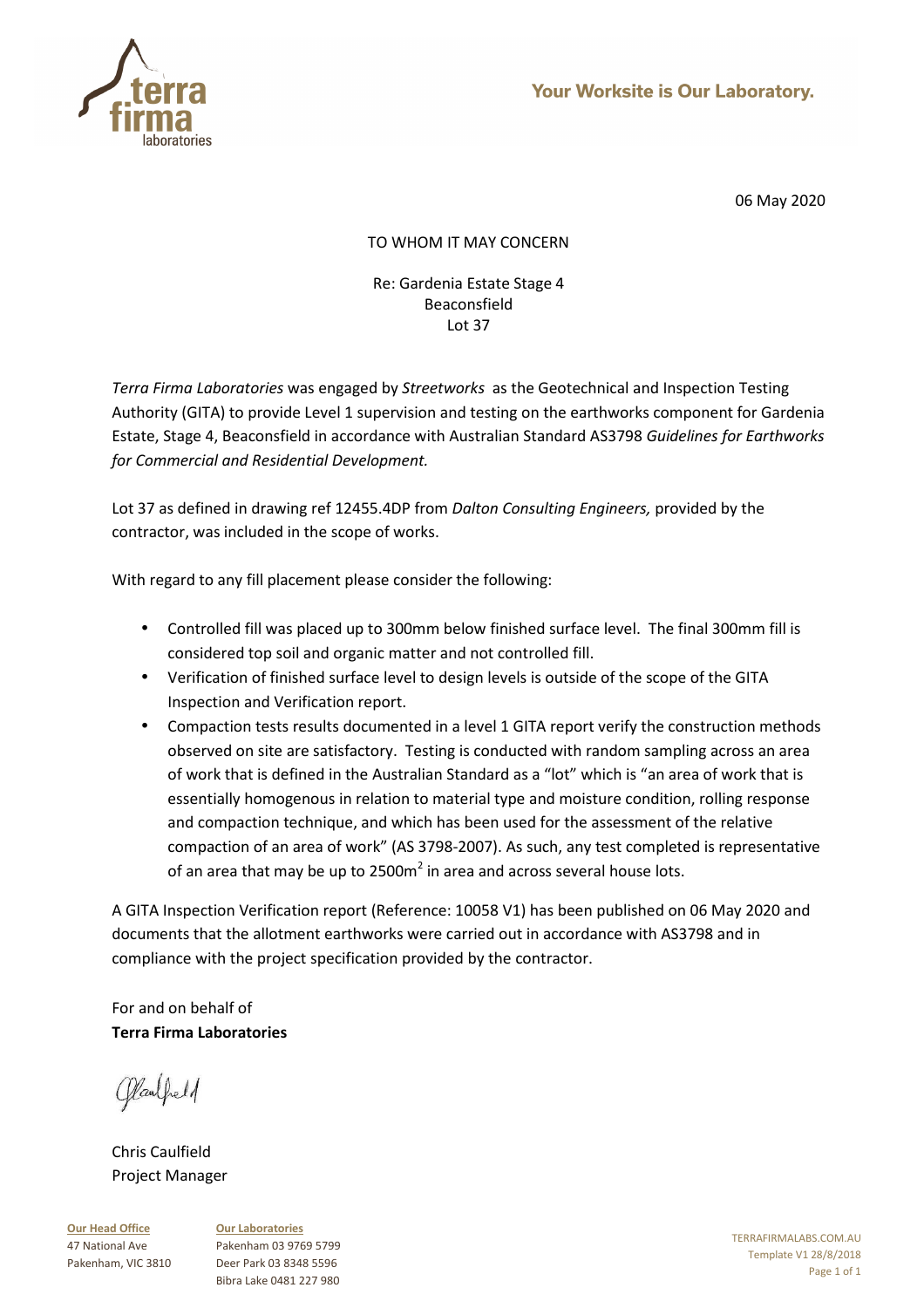

# TO WHOM IT MAY CONCERN

### Re: Gardenia Estate Stage 4 Beaconsfield Lot 38

*Terra Firma Laboratories* was engaged by *Streetworks* as the Geotechnical and Inspection Testing Authority (GITA) to provide Level 1 supervision and testing on the earthworks component for Gardenia Estate, Stage 4, Beaconsfield in accordance with Australian Standard AS3798 *Guidelines for Earthworks for Commercial and Residential Development.* 

Lot 38 as defined in drawing ref 12455.4DP from *Dalton Consulting Engineers,* provided by the contractor, was included in the scope of works.

With regard to any fill placement please consider the following:

- Controlled fill was placed up to 300mm below finished surface level. The final 300mm fill is considered top soil and organic matter and not controlled fill.
- Verification of finished surface level to design levels is outside of the scope of the GITA Inspection and Verification report.
- Compaction tests results documented in a level 1 GITA report verify the construction methods observed on site are satisfactory. Testing is conducted with random sampling across an area of work that is defined in the Australian Standard as a "lot" which is "an area of work that is essentially homogenous in relation to material type and moisture condition, rolling response and compaction technique, and which has been used for the assessment of the relative compaction of an area of work" (AS 3798-2007). As such, any test completed is representative of an area that may be up to 2500m<sup>2</sup> in area and across several house lots.

A GITA Inspection Verification report (Reference: 10058 V1) has been published on 06 May 2020 and documents that the allotment earthworks were carried out in accordance with AS3798 and in compliance with the project specification provided by the contractor.

For and on behalf of **Terra Firma Laboratories** 

Claubell

Chris Caulfield Project Manager

**Our Head Office** 47 National Ave Pakenham, VIC 3810 **Our Laboratories** Pakenham 03 9769 5799 Deer Park 03 8348 5596 Bibra Lake 0481 227 980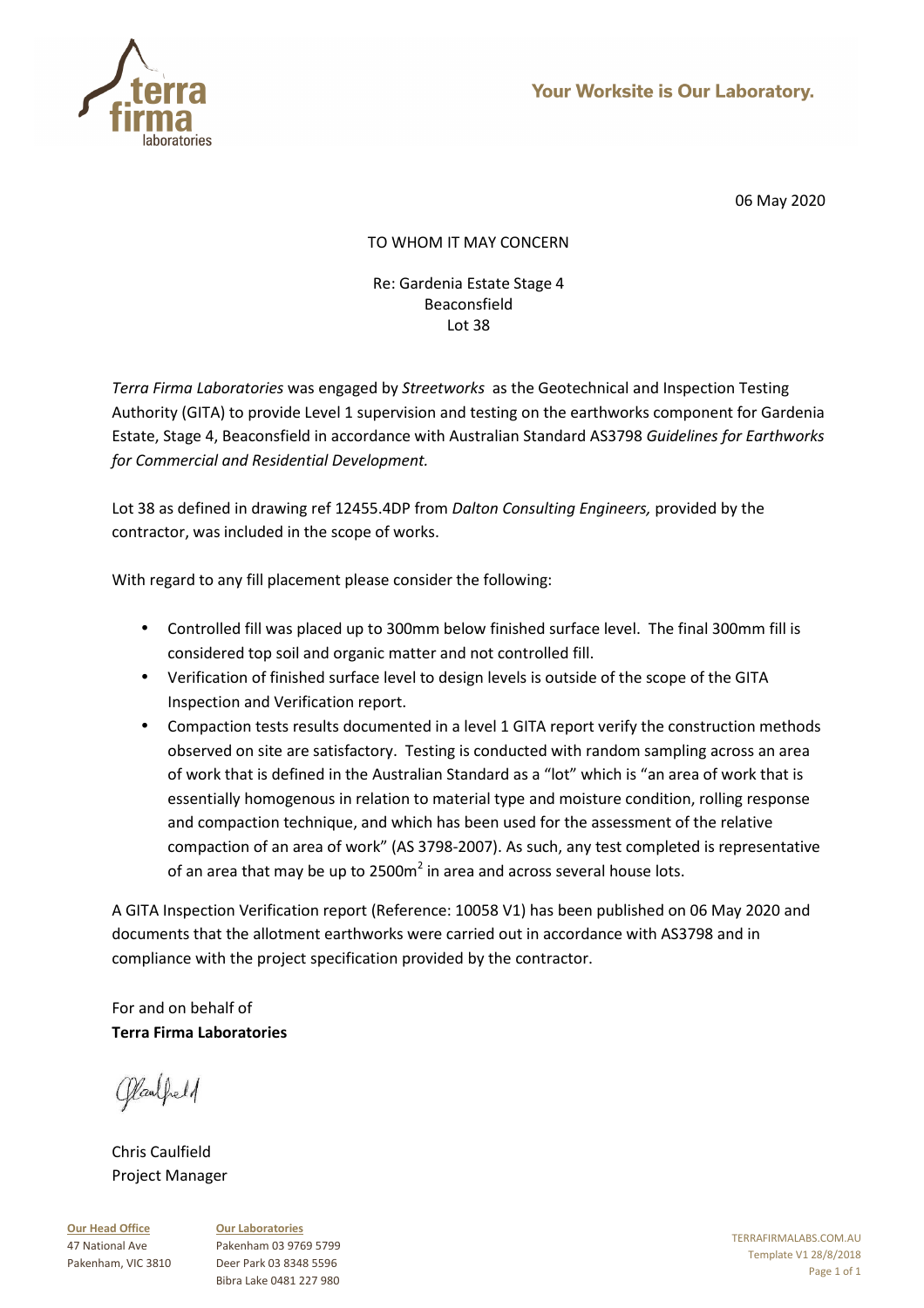

# TO WHOM IT MAY CONCERN

### Re: Gardenia Estate Stage 4 Beaconsfield Lot 39

*Terra Firma Laboratories* was engaged by *Streetworks* as the Geotechnical and Inspection Testing Authority (GITA) to provide Level 1 supervision and testing on the earthworks component for Gardenia Estate, Stage 4, Beaconsfield in accordance with Australian Standard AS3798 *Guidelines for Earthworks for Commercial and Residential Development.* 

Lot 39 as defined in drawing ref 12455.4DP from *Dalton Consulting Engineers,* provided by the contractor, was included in the scope of works.

With regard to any fill placement please consider the following:

- Controlled fill was placed up to 300mm below finished surface level. The final 300mm fill is considered top soil and organic matter and not controlled fill.
- Verification of finished surface level to design levels is outside of the scope of the GITA Inspection and Verification report.
- Compaction tests results documented in a level 1 GITA report verify the construction methods observed on site are satisfactory. Testing is conducted with random sampling across an area of work that is defined in the Australian Standard as a "lot" which is "an area of work that is essentially homogenous in relation to material type and moisture condition, rolling response and compaction technique, and which has been used for the assessment of the relative compaction of an area of work" (AS 3798-2007). As such, any test completed is representative of an area that may be up to 2500m<sup>2</sup> in area and across several house lots.

A GITA Inspection Verification report (Reference: 10058 V1) has been published on 06 May 2020 and documents that the allotment earthworks were carried out in accordance with AS3798 and in compliance with the project specification provided by the contractor.

For and on behalf of **Terra Firma Laboratories** 

Claubell

Chris Caulfield Project Manager

**Our Head Office** 47 National Ave Pakenham, VIC 3810 **Our Laboratories** Pakenham 03 9769 5799 Deer Park 03 8348 5596 Bibra Lake 0481 227 980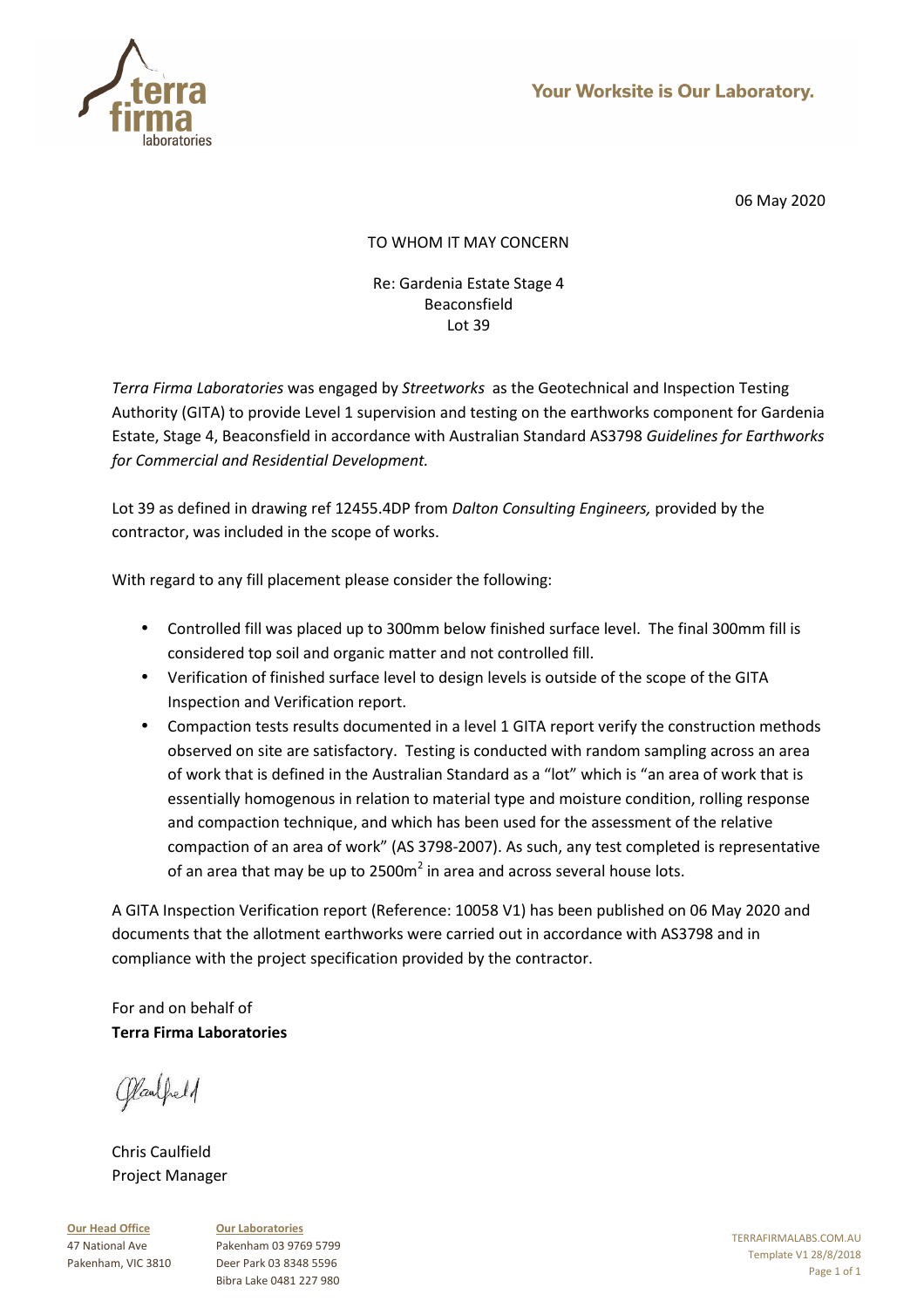

# TO WHOM IT MAY CONCERN

### Re: Gardenia Estate Stage 4 Beaconsfield Lot 40

*Terra Firma Laboratories* was engaged by *Streetworks* as the Geotechnical and Inspection Testing Authority (GITA) to provide Level 1 supervision and testing on the earthworks component for Gardenia Estate, Stage 4, Beaconsfield in accordance with Australian Standard AS3798 *Guidelines for Earthworks for Commercial and Residential Development.* 

Lot 40 as defined in drawing ref 12455.4DP from *Dalton Consulting Engineers,* provided by the contractor, was included in the scope of works.

With regard to any fill placement please consider the following:

- Controlled fill was placed up to 300mm below finished surface level. The final 300mm fill is considered top soil and organic matter and not controlled fill.
- Verification of finished surface level to design levels is outside of the scope of the GITA Inspection and Verification report.
- Compaction tests results documented in a level 1 GITA report verify the construction methods observed on site are satisfactory. Testing is conducted with random sampling across an area of work that is defined in the Australian Standard as a "lot" which is "an area of work that is essentially homogenous in relation to material type and moisture condition, rolling response and compaction technique, and which has been used for the assessment of the relative compaction of an area of work" (AS 3798-2007). As such, any test completed is representative of an area that may be up to 2500m<sup>2</sup> in area and across several house lots.

A GITA Inspection Verification report (Reference: 10058 V1) has been published on 06 May 2020 and documents that the allotment earthworks were carried out in accordance with AS3798 and in compliance with the project specification provided by the contractor.

For and on behalf of **Terra Firma Laboratories** 

Claubell

Chris Caulfield Project Manager

**Our Head Office** 47 National Ave Pakenham, VIC 3810 **Our Laboratories** Pakenham 03 9769 5799 Deer Park 03 8348 5596 Bibra Lake 0481 227 980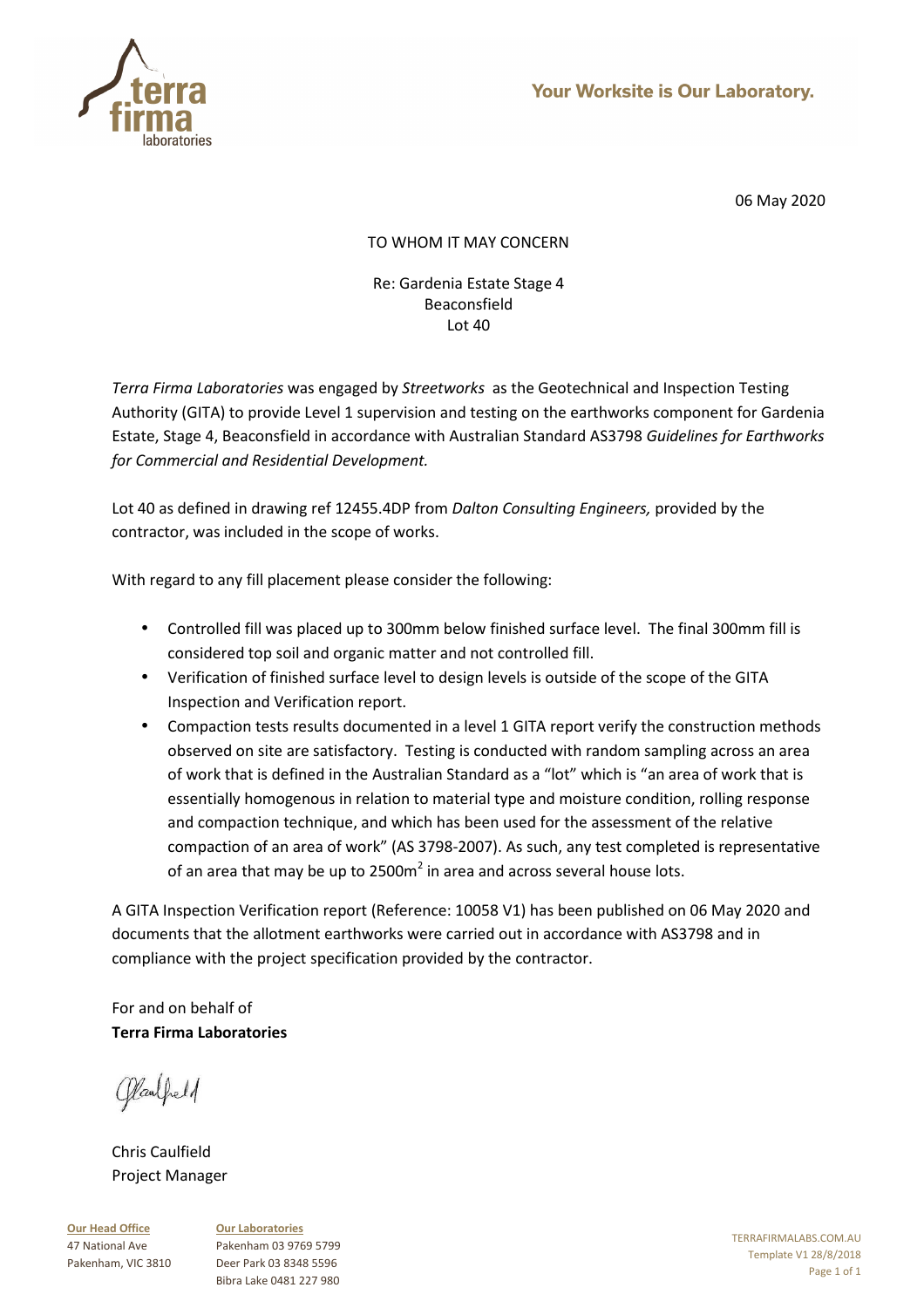

# TO WHOM IT MAY CONCERN

### Re: Gardenia Estate Stage 4 Beaconsfield Lot 41

*Terra Firma Laboratories* was engaged by *Streetworks* as the Geotechnical and Inspection Testing Authority (GITA) to provide Level 1 supervision and testing on the earthworks component for Gardenia Estate, Stage 4, Beaconsfield in accordance with Australian Standard AS3798 *Guidelines for Earthworks for Commercial and Residential Development.* 

Lot 41 as defined in drawing ref 12455.4DP from *Dalton Consulting Engineers,* provided by the contractor, was included in the scope of works.

With regard to any fill placement please consider the following:

- Controlled fill was placed up to 300mm below finished surface level. The final 300mm fill is considered top soil and organic matter and not controlled fill.
- Verification of finished surface level to design levels is outside of the scope of the GITA Inspection and Verification report.
- Compaction tests results documented in a level 1 GITA report verify the construction methods observed on site are satisfactory. Testing is conducted with random sampling across an area of work that is defined in the Australian Standard as a "lot" which is "an area of work that is essentially homogenous in relation to material type and moisture condition, rolling response and compaction technique, and which has been used for the assessment of the relative compaction of an area of work" (AS 3798-2007). As such, any test completed is representative of an area that may be up to 2500m<sup>2</sup> in area and across several house lots.

A GITA Inspection Verification report (Reference: 10058 V1) has been published on 06 May 2020 and documents that the allotment earthworks were carried out in accordance with AS3798 and in compliance with the project specification provided by the contractor.

For and on behalf of **Terra Firma Laboratories** 

Claubell

Chris Caulfield Project Manager

**Our Head Office** 47 National Ave Pakenham, VIC 3810 **Our Laboratories** Pakenham 03 9769 5799 Deer Park 03 8348 5596 Bibra Lake 0481 227 980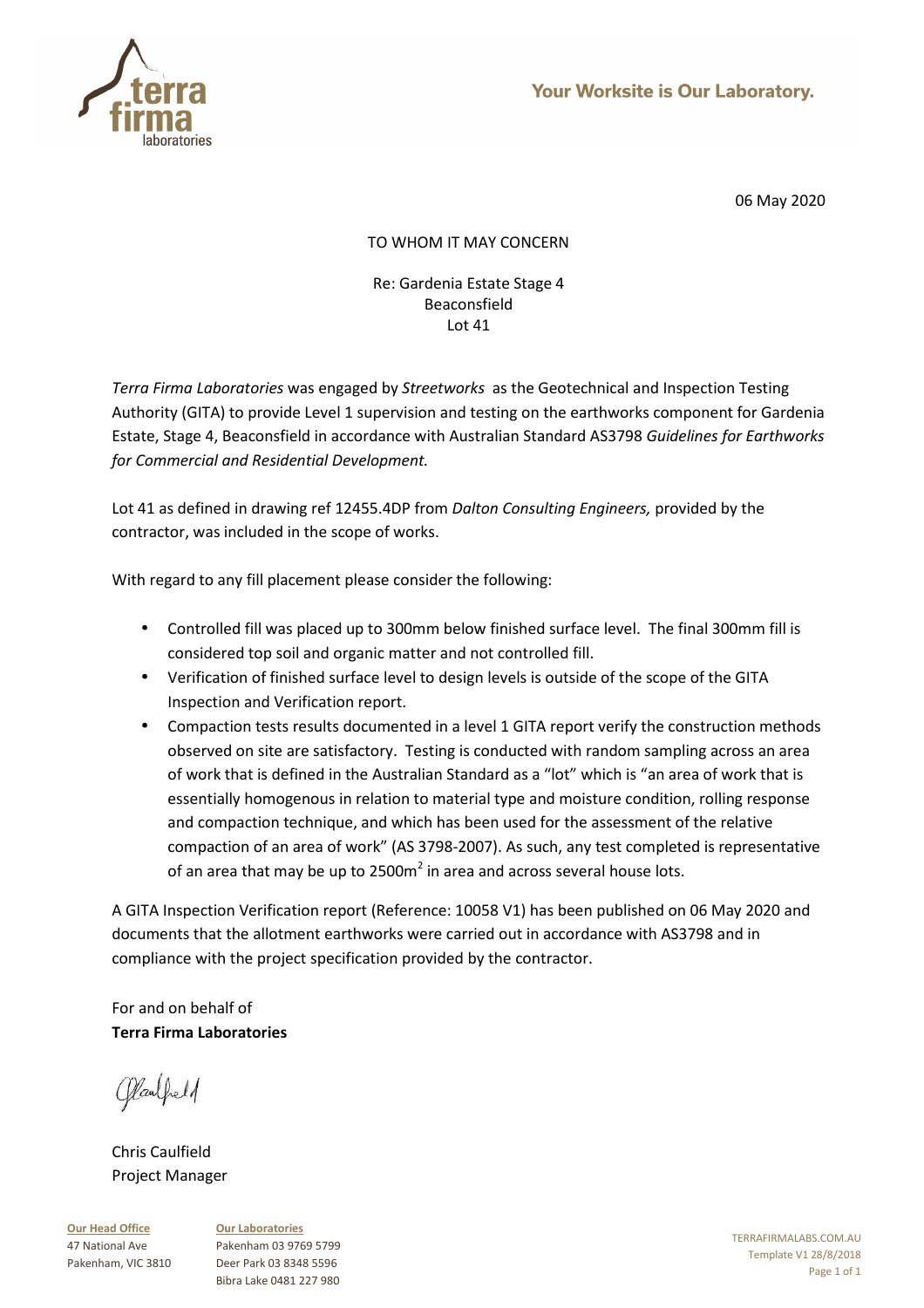

# TO WHOM IT MAY CONCERN

### Re: Gardenia Estate Stage 4 Beaconsfield Lot 42

*Terra Firma Laboratories* was engaged by *Streetworks* as the Geotechnical and Inspection Testing Authority (GITA) to provide Level 1 supervision and testing on the earthworks component for Gardenia Estate, Stage 4, Beaconsfield in accordance with Australian Standard AS3798 *Guidelines for Earthworks for Commercial and Residential Development.* 

Lot 42 as defined in drawing ref 12455.4DP from *Dalton Consulting Engineers,* provided by the contractor, was included in the scope of works.

With regard to any fill placement please consider the following:

- Controlled fill was placed up to 300mm below finished surface level. The final 300mm fill is considered top soil and organic matter and not controlled fill.
- Verification of finished surface level to design levels is outside of the scope of the GITA Inspection and Verification report.
- Compaction tests results documented in a level 1 GITA report verify the construction methods observed on site are satisfactory. Testing is conducted with random sampling across an area of work that is defined in the Australian Standard as a "lot" which is "an area of work that is essentially homogenous in relation to material type and moisture condition, rolling response and compaction technique, and which has been used for the assessment of the relative compaction of an area of work" (AS 3798-2007). As such, any test completed is representative of an area that may be up to 2500m<sup>2</sup> in area and across several house lots.

A GITA Inspection Verification report (Reference: 10058 V1) has been published on 06 May 2020 and documents that the allotment earthworks were carried out in accordance with AS3798 and in compliance with the project specification provided by the contractor.

For and on behalf of **Terra Firma Laboratories** 

Claubell

Chris Caulfield Project Manager

**Our Head Office** 47 National Ave Pakenham, VIC 3810 **Our Laboratories** Pakenham 03 9769 5799 Deer Park 03 8348 5596 Bibra Lake 0481 227 980